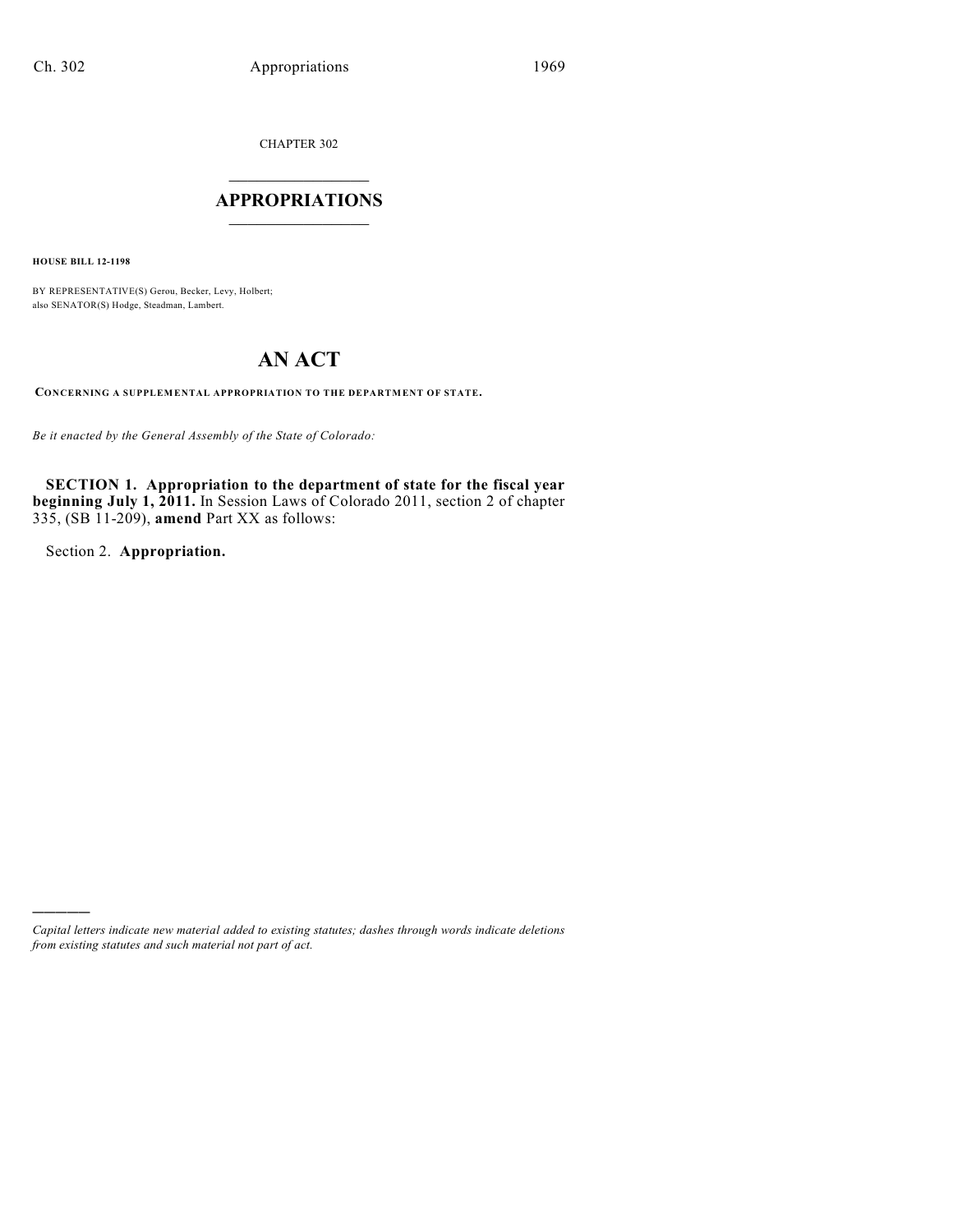## Ch. 302 Appropriations

| × |  |  |  |  |  |
|---|--|--|--|--|--|
|---|--|--|--|--|--|

|                           |              |                                | APPROPRIATION FROM                             |                             |                                |                                |  |  |
|---------------------------|--------------|--------------------------------|------------------------------------------------|-----------------------------|--------------------------------|--------------------------------|--|--|
| ITEM &<br><b>SUBTOTAL</b> | <b>TOTAL</b> | <b>GENER AL</b><br><b>FUND</b> | <b>GENERAL</b><br><b>FUND</b><br><b>EXEMPT</b> | <b>CASH</b><br><b>FUNDS</b> | REAPPROPRIATED<br><b>FUNDS</b> | <b>FEDERAL</b><br><b>FUNDS</b> |  |  |
|                           |              |                                |                                                |                             |                                |                                |  |  |

**PART XX DEPARTMENT OF STATE**

### **(1) ADMINISTRATION**

| <b>Personal Services</b>         | <del>5,140,680</del> |  |
|----------------------------------|----------------------|--|
|                                  | 5,467,840            |  |
|                                  | $(91.0$ FTE)         |  |
| Health, Life, and Dental         | 707,454              |  |
| Short-term Disability            | 10,415               |  |
| S.B. 04-257 Amortization         |                      |  |
| <b>Equalization Disbursement</b> | 171,969              |  |
| S.B. 06-235 Supplemental         |                      |  |
| Amortization Equalization        |                      |  |
| Disbursement                     | 129,979              |  |
| Workers' Compensation            | 5,210                |  |
| <b>Operating Expenses</b>        | 600,045              |  |
|                                  | 845,045              |  |
| Legal Services for 7,118         |                      |  |
| hours                            | 538,904              |  |
| Administrative Law Judge         |                      |  |
| Services                         | 29,600               |  |
|                                  | 31,441               |  |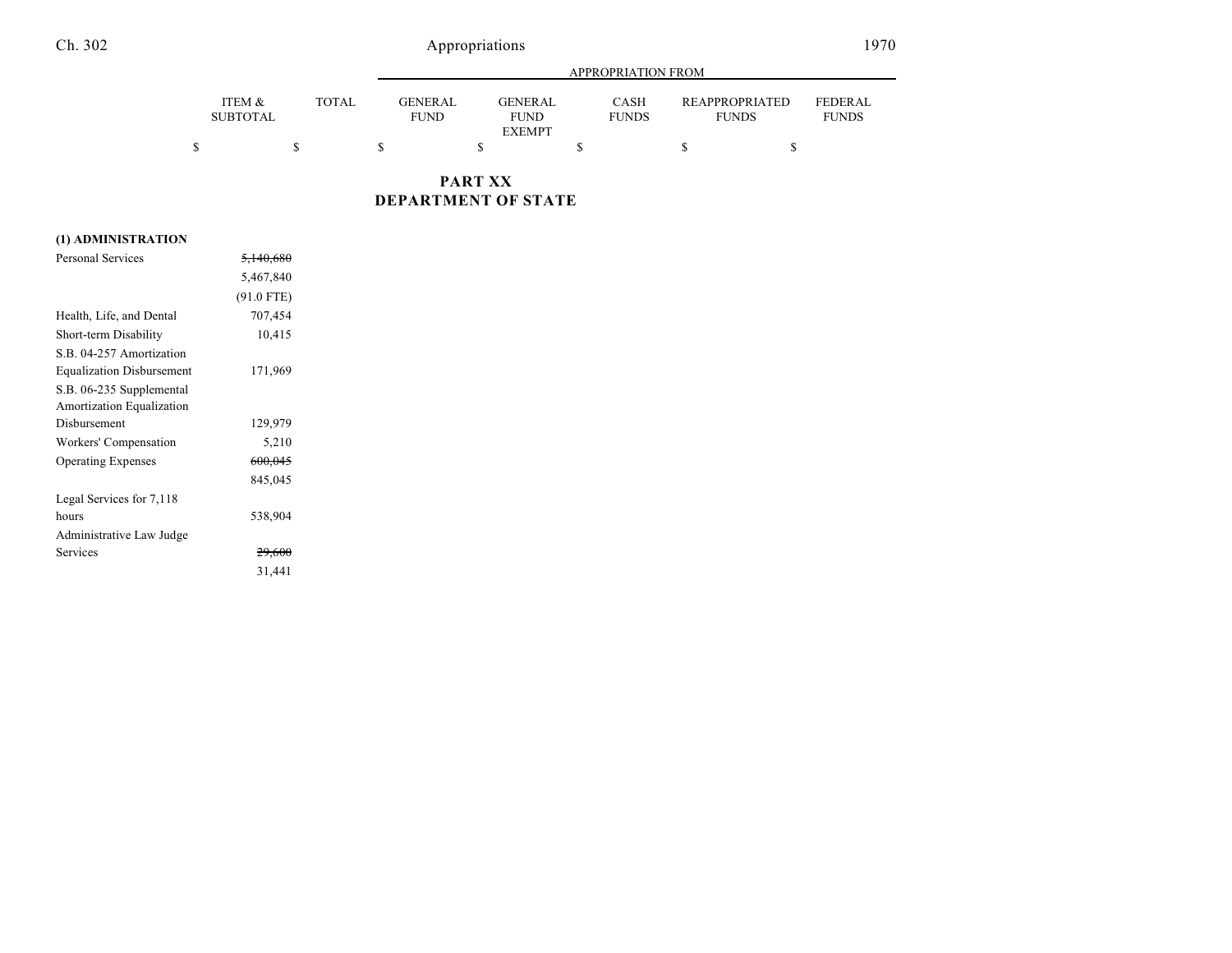| Purchase of Services from       |             |           |                        |
|---------------------------------|-------------|-----------|------------------------|
| Computer Center                 | 1,640       |           |                        |
| <b>Multiuse Network</b>         |             |           |                        |
| Payments                        | 66,234      |           |                        |
| Payment to Risk                 |             |           |                        |
| Management and Property         |             |           |                        |
| Funds                           | 22,264      |           |                        |
| Vehicle Lease Payments          | 2,969       |           |                        |
|                                 | 2,861       |           |                        |
| Leased Space                    | 639,747     |           |                        |
| <b>Indirect Cost Assessment</b> | 136,752     |           |                        |
| Discretionary Fund              | 5,000       |           |                        |
| <b>Address Confidentiality</b>  |             |           |                        |
| Program                         | 167,408     |           |                        |
|                                 | $(2.0$ FTE) |           |                        |
|                                 |             | 8,376,270 | 8,376,270*             |
|                                 |             | 8,950,163 | 8,950,163 <sup>a</sup> |

<sup>a</sup> Of this amount, \$7,936,435 \$8,510,328 shall be from the Department of State Cash Fund created in Section 24-21-104 (3) (b), C.R.S., \$183,893 shall be from the Notary Administration Cash Fund created in Section 12-55-102.5 (1), C.R.S., \$131,270 shall be from the Address Confidentiality Program Surcharge Fund created in Section 24-21-214 (4) (a), C.R.S., \$88,534 shall be from indirect cost recoveries from the Federal Elections Assistance Fund created in Section 1-1.5-106 (1) (a), C.R.S., and \$36,138 shall be from the Victims Assistance and Law Enforcement Fund created in Section 24-33.5-506 (1), C.R.S.

#### **(2) SPECIAL PURPOSE**

| Help America Vote Act |             |
|-----------------------|-------------|
| Program               | 3,018,274   |
|                       | $(6.0$ FTE) |

Ch. 302 Appropriations 1971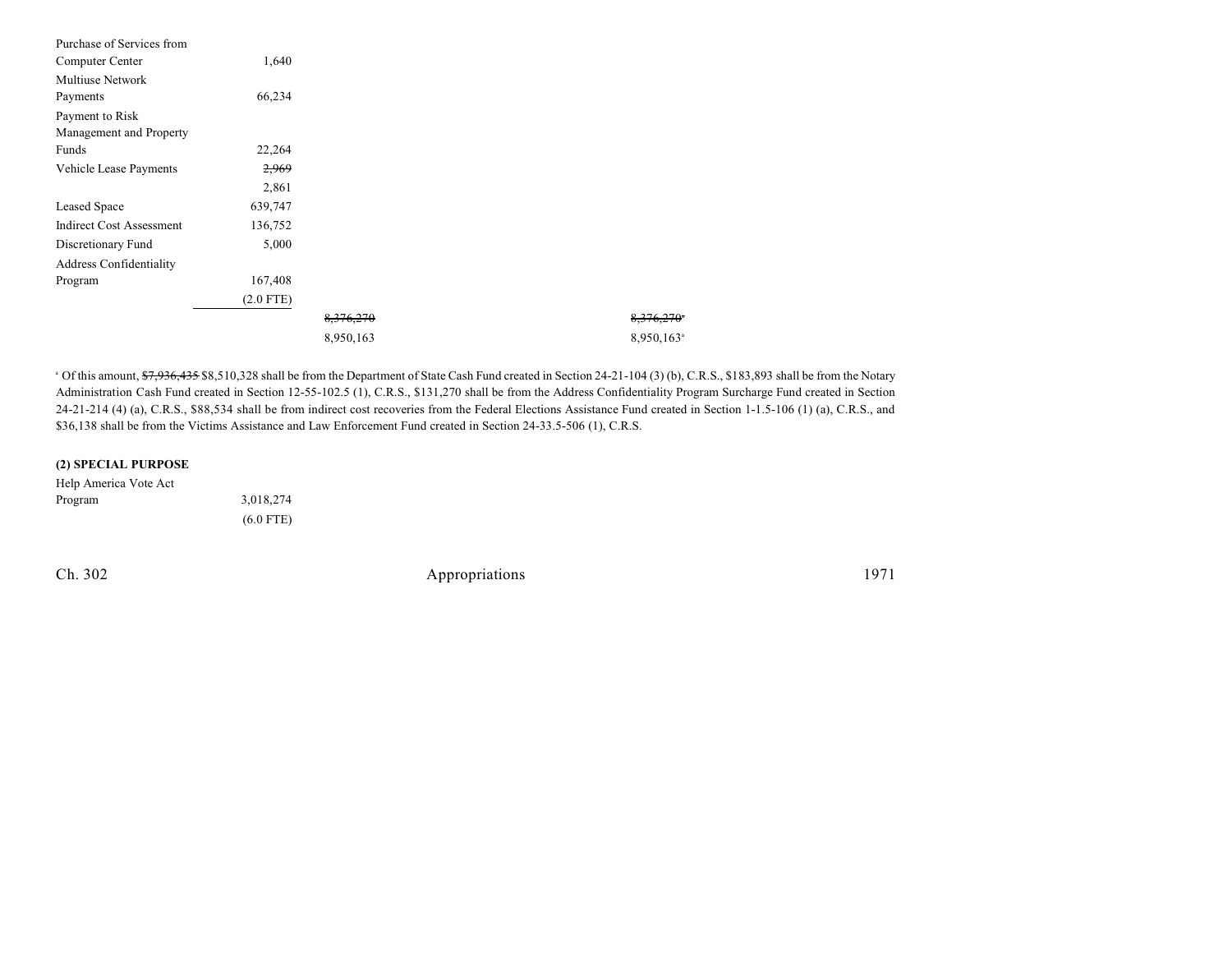### Ch. 302 Appropriations 1972

|                           |   |                           |    | <b>APPROPRIATION FROM</b> |    |                               |   |                                         |   |                        |    |                                |                         |
|---------------------------|---|---------------------------|----|---------------------------|----|-------------------------------|---|-----------------------------------------|---|------------------------|----|--------------------------------|-------------------------|
|                           |   | ITEM &<br><b>SUBTOTAL</b> |    | <b>TOTAL</b>              |    | <b>GENERAL</b><br><b>FUND</b> |   | GENERAL<br><b>FUND</b><br><b>EXEMPT</b> |   | CASH<br><b>FUNDS</b>   |    | REAPPROPRIATED<br><b>FUNDS</b> | FEDERAL<br><b>FUNDS</b> |
|                           | S |                           | \$ |                           | \$ |                               | S |                                         | S |                        | \$ | \$                             |                         |
| Local Election            |   |                           |    |                           |    |                               |   |                                         |   |                        |    |                                |                         |
| Reimbursement             |   | 1,725,699                 |    |                           |    |                               |   |                                         |   |                        |    |                                |                         |
| Initiative and Referendum |   | 150,000                   |    |                           |    |                               |   |                                         |   |                        |    |                                |                         |
|                           |   |                           |    | 4,893,973                 |    |                               |   |                                         |   | 4,893,973 <sup>a</sup> |    |                                |                         |

<sup>a</sup> Of this amount, \$3,018,274 shall be from the Federal Elections Assistance Fund created in Section 1-1.5-106 (1) (a), C.R.S., and \$1,875,699 shall be from the Department of State Cash Fund created in Section 24-21-104 (3) (b), C.R.S. Moneys from the Federal Elections Assistance Fund are continuously appropriated and are included for informational purposes only. Appropriations from the Federal Elections Assistance Fund do not constitute fiscal year spending for the purposes of Section 20 of Article X of the State Constitution.

#### **(3) INFORMATION TECHNOLOGY SERVICES**

| (A) Information Technology |              |
|----------------------------|--------------|
| <b>Personal Services</b>   | 2,123,894    |
|                            | 3,097,534    |
|                            | $(29.9$ FTE) |
| <b>Operating Expenses</b>  | 476,362      |
| Hardware/Software          |              |
| Maintenance                | 878,230      |
|                            | 958,230      |
| Information Technology     |              |
| <b>Asset Management</b>    | 445,418      |
|                            | 3,923,904    |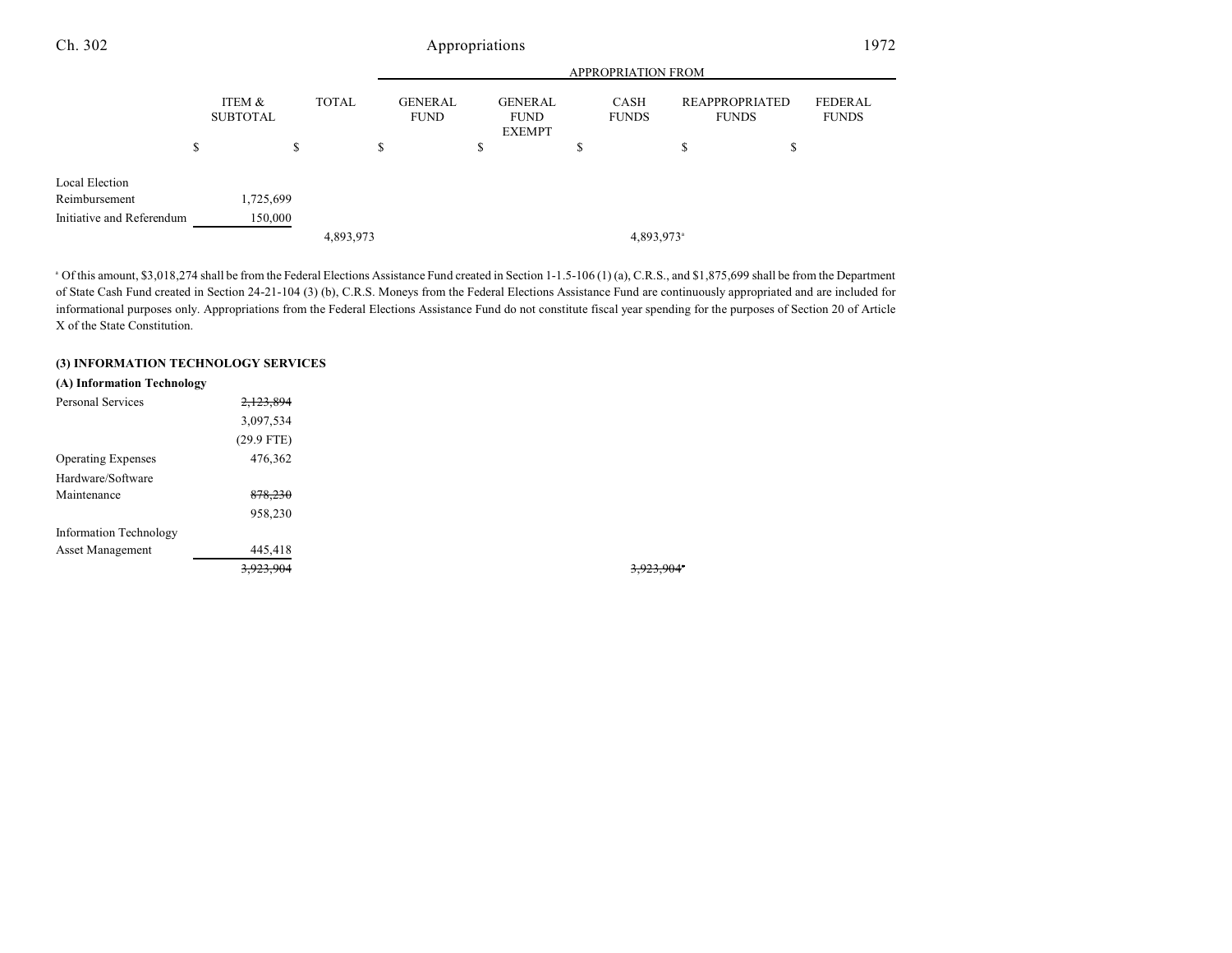4,977,544 4,977,544

4,977,544

<sup>a</sup> Of this amount, \$3,900,396 \$4,954,036 shall be from the Department of State Cash Fund created in Section 24-21-104 (3) (b), C.R.S., and \$23,508 shall be from the Notary Administration Cash Fund created in Section 12-55-102.5 (1), C.R.S.

#### **(B) Statewide Disaster Recovery Center**

Leased Space 1,576,523  $1,576,523$ <sup>a</sup>

<sup>a</sup> This amount shall be from the Department of State Cash Fund created in Section 24-21-104 (3) (b), C.R.S.

5,500,427 6,554,067

### **TOTALS PART XX**

| (STATE) | \$18,770,670 | \$18,770,670 |
|---------|--------------|--------------|
|         | \$20,398,203 | \$20,398,203 |

Ch. 302 Appropriations 1973